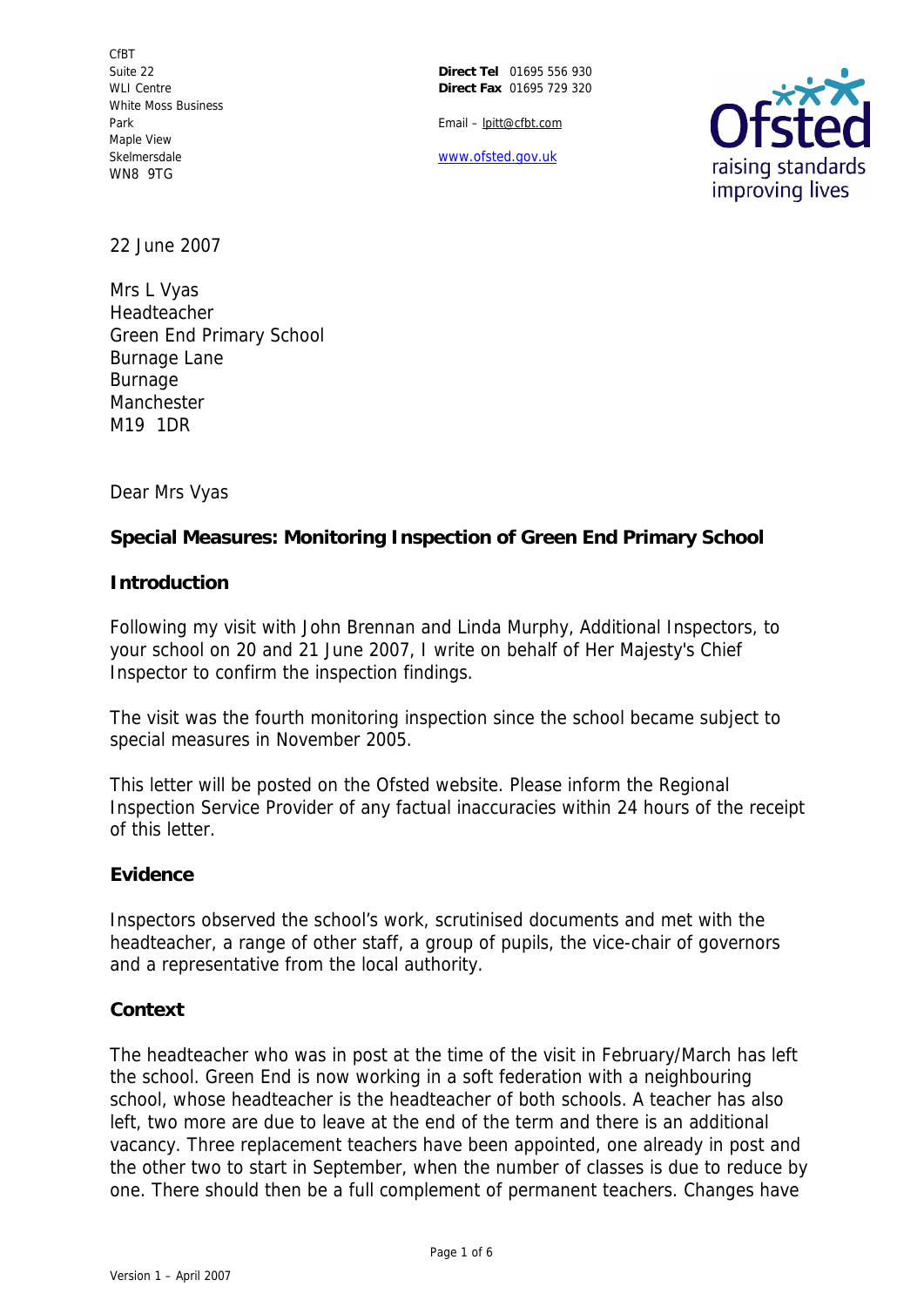

also been made to the support staff team, with more appointments due ready for September.

# **Achievement and standards**

The 2007 results at Key Stage 1 are positive overall, higher than anticipated at the last visit and exceeding the targets set by the school. On most measures standards are higher than at the inspection in 2005 and the dips seen in 2006 have been reversed. There have been particular improvements in mathematics and writing, especially at the higher level. Some measures are still below the equivalent 2006 national figures, but others are close to them and the proportions of pupils gaining a higher level in writing and an average level in mathematics are above national figures. There is some variability in the progress pupils make across classes and year groups, but overall, progress since the previous inspection is now satisfactory.

The previously inaccurate judgements made by teachers about the standards children in the Foundation Stage were attaining have been tackled. Better assessment arrangements are establishing a more secure baseline from which children's progress can be checked and compared with previous years. Staff have a growing understanding of the importance of assessment and its use to gauge the level of children's work more accurately and consistently. The data is being used to set higher expectations of what children can achieve. Children in the Reception class have yet to reach the nationally expected levels for pupils of their age and their standards are much lower than the national and local authority average for 2006. Relative strengths are in mathematical understanding and weaknesses are in reading and writing in particular.

The picture at Key Stage 2 is mixed. Teacher assessments made in May, which give the closest indication of what the end-of-key stage test results are likely to be, show that standards in English have risen as compared to 2005 and on most measures have reversed the dip seen in 2006. Standards in writing in particular are higher. Although still below the equivalent 2006 national figures, this is an improvement in English. In mathematics, the proportion of pupils on line to gain the average level is a little higher than in previous years, but the proportion on line to gain the higher level is lower than last year. Standards in science have declined considerably from last year. The Year 6 pupils in 2007 have slightly higher prior attainment than the groups in 2006 and 2005, and standards would be expected to be a little higher. Across the key stage pupils' progress is variable. Although a reasonable proportion of pupils are now making more than the expected progress, there are still too many not making enough. There is inconsistency across classes and year groups. This largely reflects the quality of teaching that pupils have received in the past, affected in part by the changes that some classes have experienced. Although there is not yet sufficient progress on this issue as whole across Key Stage 2, there are encouraging signs of improvement. Assessment processes across the school are continuing to develop and are giving a more accurate and informed view of the progress pupils are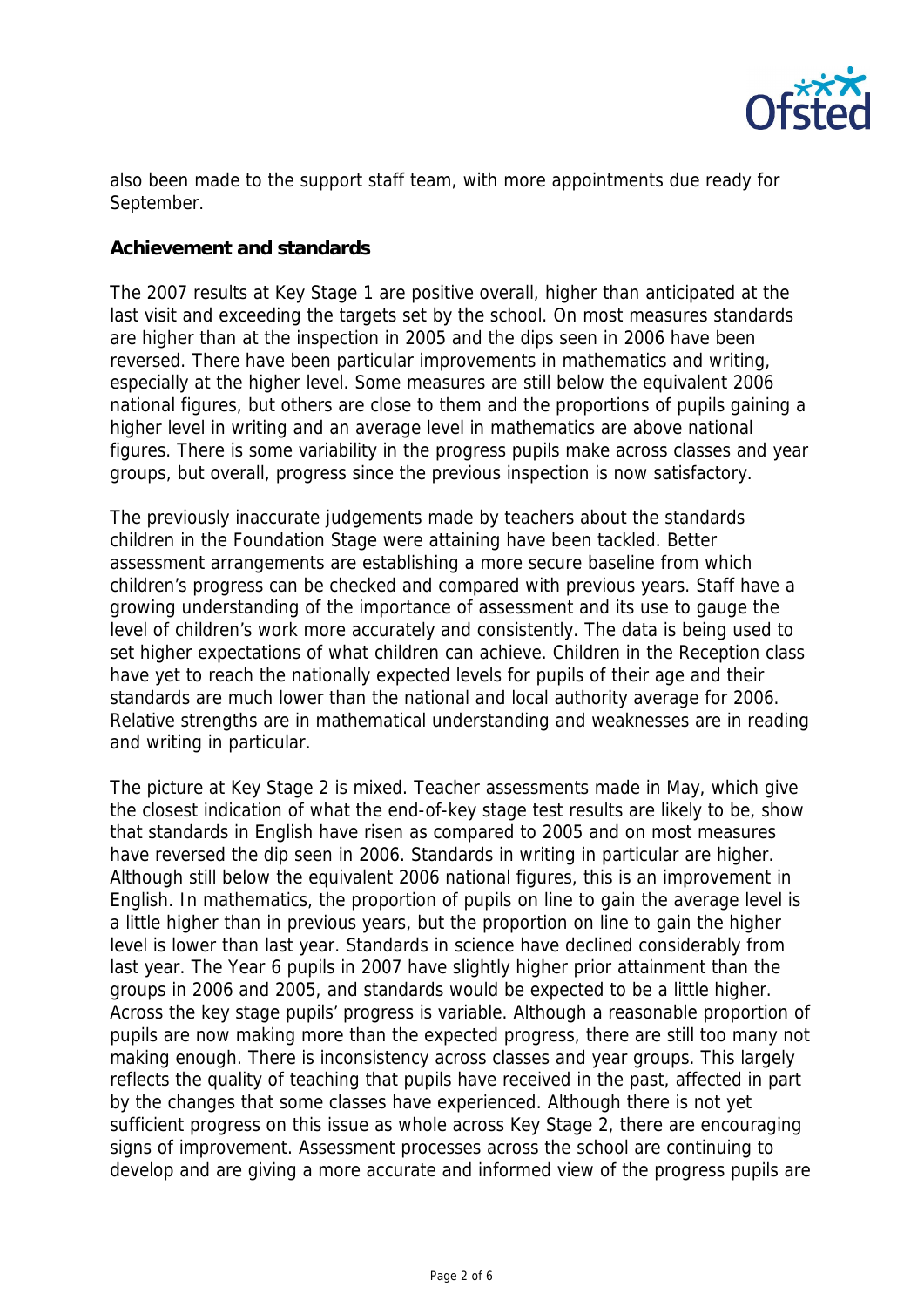

making and there is beginning to be better use made of the information at a strategic and classroom level.

Progress on the areas for improvement identified by the inspection in November 2005:

- Raise the standards attained by pupils in Key Stage 2, especially in English **inadequate.**
- Maintain the improved standards in the Foundation Stage and Key Stage 1 **satisfactory.**

**Personal development and well-being**

Most pupils continue to behave well in lessons and around the school and have positive attitudes to their learning, trying hard to do what is asked of them. A minority, mainly boys, find it difficult to follow instructions and participate purposefully in lessons and they sometimes cause friction with others. Recent strategies to deal with this more robustly at a senior level are having an impact. In contrast to the rest of the day, lunchtimes are somewhat less productive. The dining room is noisy and the potential to ensure a pleasant time there is not realised. Although some activities are provided on the playground, not all pupils participate and there is little scope for others to sit quietly and engage in quiet social interaction.

Analysis of attendance data has only very recently been used to advantage to investigate thoroughly the reasons for the continuing low attendance. The many incentives that the school has introduced continue to help some pupils attend more regularly. However, for a significant core of pupils, attendance rates remain low. Several factors adversely affect attendance. These include families taking extended holidays and a high proportion of sporadic absence. There is also insufficiently robust and prompt action with families to secure their children's attendance and the responsibilities to monitor attendance have not been allocated in the most effective way. The headteacher is beginning to take appropriate strategic action, as well as tightening day-to-day procedures, to follow up absences directly. It is too early for these changes to show improvement in attendance.

Progress on the areas for improvement identified in the inspection in November 2005:

Improve levels of attendance – **inadequate.**

## **Quality of provision**

The positive impact of actions to improve teaching and learning, especially the most recent ones taken, is evident. There are still weaknesses that need to be tackled and teaching is not yet fully effective or consistent, but overall progress since the last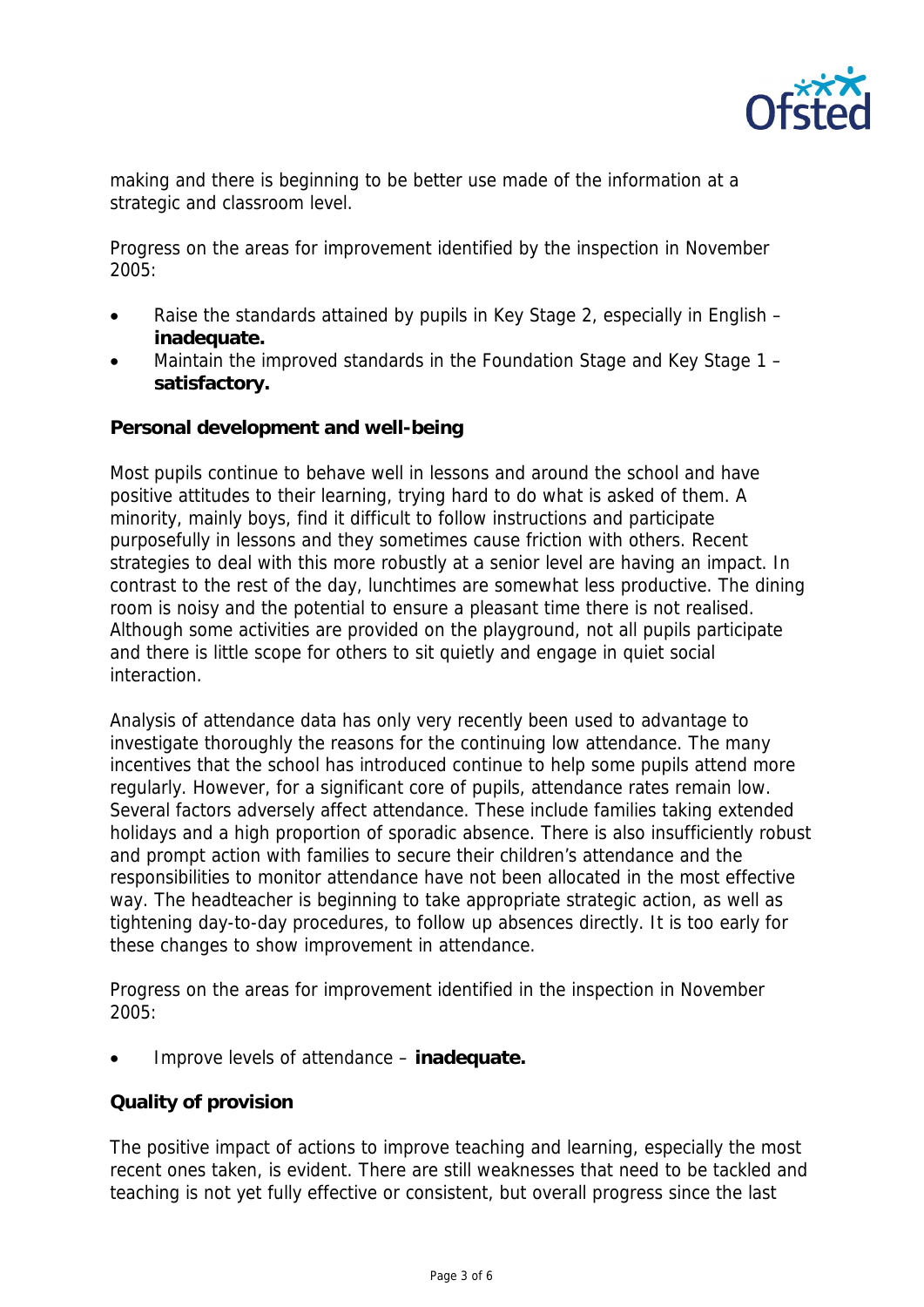

inspection is now satisfactory. All teachers have specific targets to work towards, identified through the monitoring of their work, which is helping to sharpen the focus of classroom practice. The stronger systems for tracking pupils' progress are providing more detailed information on where individuals are in their learning and guidance has been given on how to use this when planning tasks for them. As a result the activities pupils are given when working in groups are better matched to their differing needs. Pupils respond with particular enthusiasm to tasks that are practically based and enable them to work together. There is scope for pupils to be made more aware of individual targets to help them improve their work. There is more effective use of teaching assistants to support specific individuals and groups. The beginnings and endings of lessons are often less effective. While some introductions are good, some are overly long and are characterised by questioning which does not probe thinking deeply enough, especially for higher attaining pupils, which can lead to them 'switching off'. By contrast some are rushed, resulting in unclear explanations that cause confusion and reduce pupils' understanding. Teachers have responded to advice to involve pupils more actively, such as using 'talking partners'. When this works well it gives pupils good opportunities to develop ideas and reasoning, but it is sometimes organised too superficially to result in effective learning. The best lessons have a fast and lively pace, but learning time is lost through some delayed starts. Further time is sometimes taken up by teachers having to manage the difficult behaviour of a minority of pupils. Lesson planning and delivery are monitored and teachers are encouraged to evaluate the success of their practice. The information gained is starting to be used more systematically to promote further improvement.

Very recent changes in the organisation of the Foundation Stage unit have led to a firm structure that is on the whole appropriate to the children's needs. Teaching roles are clearly defined and teaching assistants are deployed well, with increased responsibility. An appropriate range of ways of organising children and their learning is increasing the opportunities for pupils' independence and beginning to accelerate their learning. These basic improvements are allowing a greater focus on the quality of activities presented to the pupils. The underpinning planning is clear and there are encouraging signs of better progress. Strengths are emerging in the choice of tasks children are given and in the teaching of small groups within the general activities, which is increasingly better matched to pupils' individual needs. These techniques are not yet matched by the pace of the teaching in larger groups for literacy and numeracy. In these groups the pace is slower: it leads to a loss of attention on the part of some pupils and insufficient challenge for higher attainers.

Progress on the areas for improvement identified by the inspection in November 2005:

Improve the quality of teaching and learning in Key Stage 2 **– satisfactory.**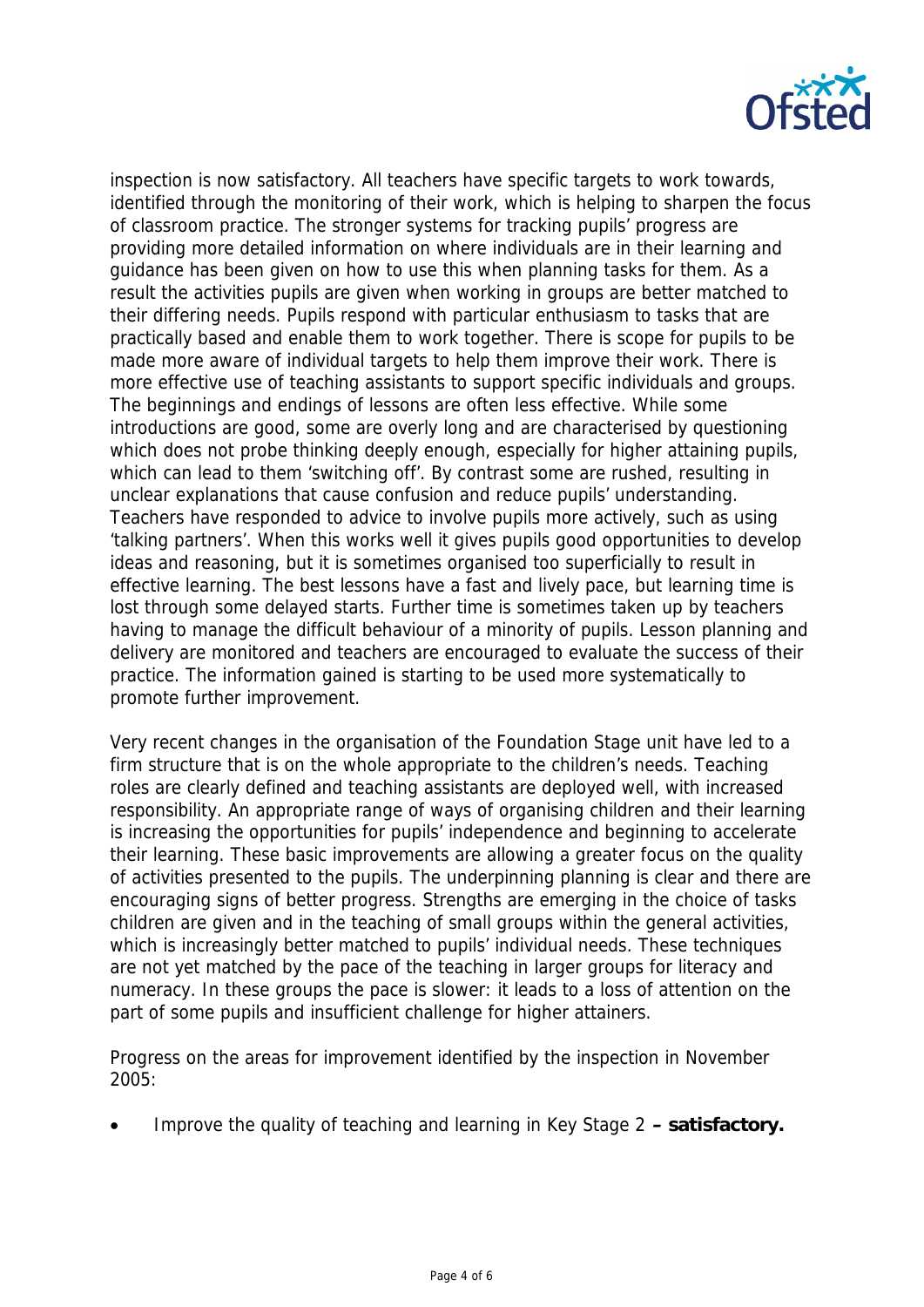

### **Leadership and management**

The arrival of the new headteacher has resulted in an accelerated rate of improvement. She has quickly and accurately identified what needs to be done to tackle weaknesses. She has a clear strategic approach, with appropriate plans put in place and some decisive action already taken. The changes made to date and the improvements planned for implementation in September are good and should provide the structures and systems necessary to implement her vision for the school successfully. Importantly, she has secured the support of staff: their morale is higher than previously. Although it is early days and many plans have yet to be carried out in full, the new headteacher is having a very positive impact on the school. She is well supported by the effective deputy headteacher, who has shown good leadership on developing systems for tracking pupils' progress. Other senior leaders' contributions are less pronounced as yet, but they now have clear job descriptions, understand their role and are beginning to show more leadership through some monitoring of practice and its impact, especially on pupils' progress.

Improving the effectiveness of subject leaders has been the focus of limited attention due to other areas being prioritised. However, all subjects now have a leader allocated to them and clear expectations of their role for September have been established. The leadership and management of the Foundation Stage are improving. Staff are responding soundly to guidance and further advice as to how to focus more directly on pupils' learning is welcomed

Key governors continue to be effective in challenging the school to bring about improvement. They have been instrumental to the recent changes, including the innovative federation arrangements, which are resulting in the school benefiting not only from the input of an experienced headteacher but support and guidance at a variety of other levels too. With the additional information that is now being provided to the governing body, other governors are starting to make a greater contribution. A significant health-and-safety issue was drawn to the attention of the governors.

The school has moved from having a deficit budget to a balanced budget in the last financial year, with an appropriate contingency, despite substantial calls on it such as for supply teacher costs.

Although the very recent developments are having a demonstrable impact on the effectiveness of the school, they have not yet been able to compensate fully for the slow rate of progress overall since the school became subject to special measures. However, there is now a very clear awareness of what is needed to bring about the required improvements and the school is now well placed to raise the rate of progress.